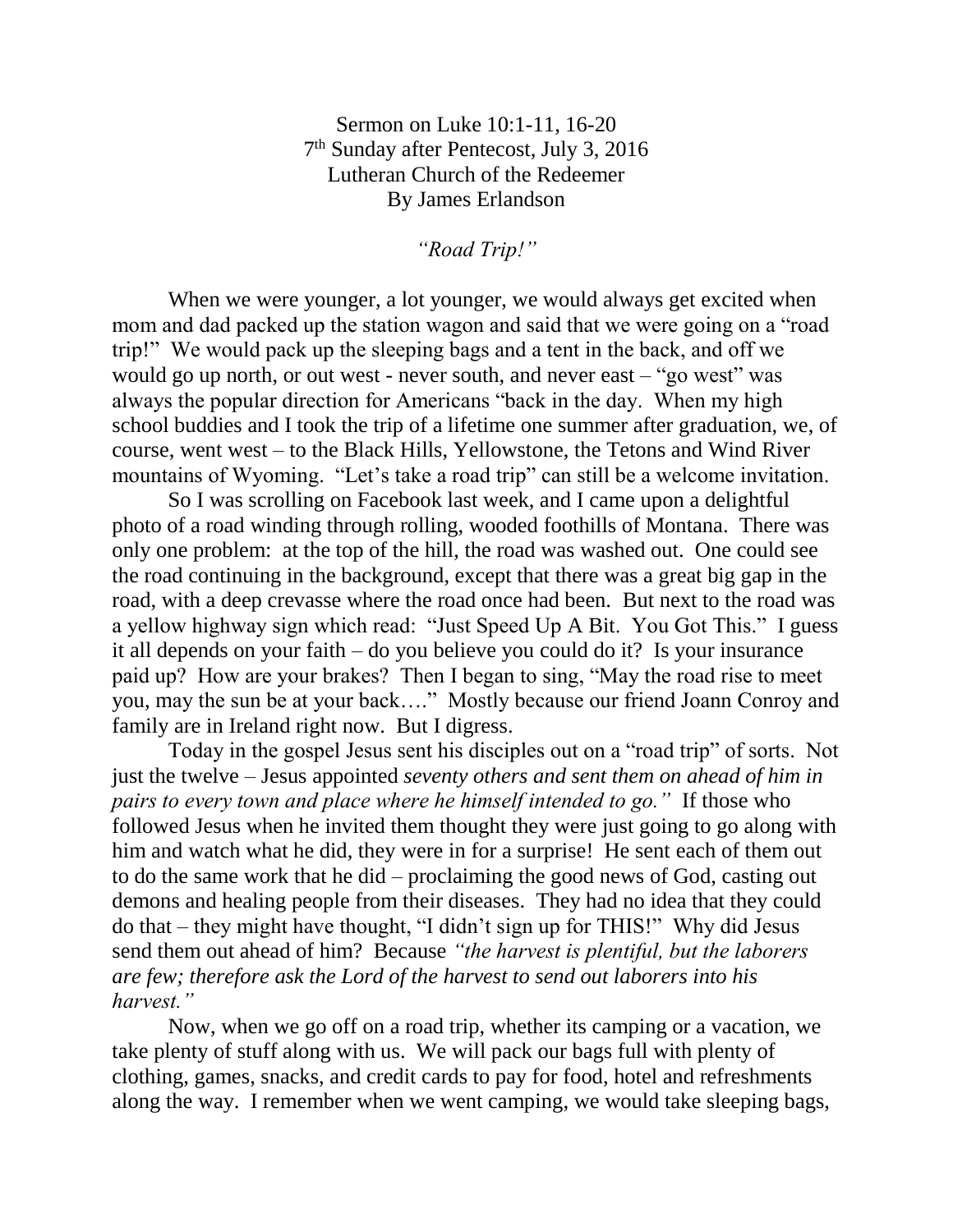tents, cooking utensils, pots and pans, food, a cooler with ice, all kinds of things to keep us going for a weekend or a week. When I went with my high school buddies, we brought freeze-dried food, backpacks, hiking boots, cameras, matches – we were loaded down with gear. If a military squadron goes out on patrol, they are loaded down with gear also – in Jesus' day that would be helmets, spear, sword, shield, extra boots, tents, sleeping gear, and so on. Soldiers today will pack up to 80 pounds of gear into their backpacks to keep them in provisions for all circumstances.

But what did Jesus send the seventy out with? Jesus said, *"I am sending you out like lambs into the midst of wolves. Carry no purse, no bag, no sandals, and greet no one on the road."* This would require a great deal of trust on the part of those going out! You mean no money? No shoes? No suitcase filled with clothes? Not even an overnight bag and a toothbrush? What are we going to do?

Jesus did this to emphasize that they would need to rely on their faith in God and trust the one who sent them. They would have to rely on the generosity of their hosts, the people whom they visited that they did not know, to provide for them food, hospitality, shelter, clothing, and all they needed from day to day. They could not take anything along. "Live off the land" – not like soldiers, who took by force whatever they wanted - but to rely on the generosity and hospitality of those who received them. So Jesus said, *"Whatever house you enter, first say, 'Peace be to this house!' And if anyone is there who shares in the peace, your peace will rest on that person; but if not, it will return to you. Remain in the same house, eating and drinking whatever they provide, for the laborer deserves to be paid. Whenever you enter a town and its people welcome you, eat what is set before you; cure the sick who are there, and say to them, 'The kingdom of God has come near to you.'"*

This was a tall order, indeed. I remember way back in the early seventies, when I was in high school, and I took a trip to Chicago for a religious conference for teens. Busloads of us from the Twin Cities went to meet with high schoolers from other cities for a youth ministry conference where we sang, ate, had Bible studies, and listened to speakers. Then one day they sent us out. To talk to people and share our faith. Uh, oh. This wasn't what I had signed up for. I was there with friends, to have fun and learn, not to share. I was still searching – I didn't know anything. They sent us out into suburban neighborhoods, two by two. (I should have read the gospel lesson before I went on the trip!) So I picked a person that I thought was a real "Bible-banging Jesus freak" to pair up with, thinking that I could just go along. Wrong. When we arrived at the first house, we rang the door bell. An adult answered the door. What do we say? He asked, "Well, what do you want?" My partner stammered, "I-I-I-I-, buh-buh-buh- we want to t-t-t-tell you something about Je-Je-Je-" I couldn't take it anymore. I interrupted him by saying, "Hello, my name is Jim and this is my friend, Pete. We're with a high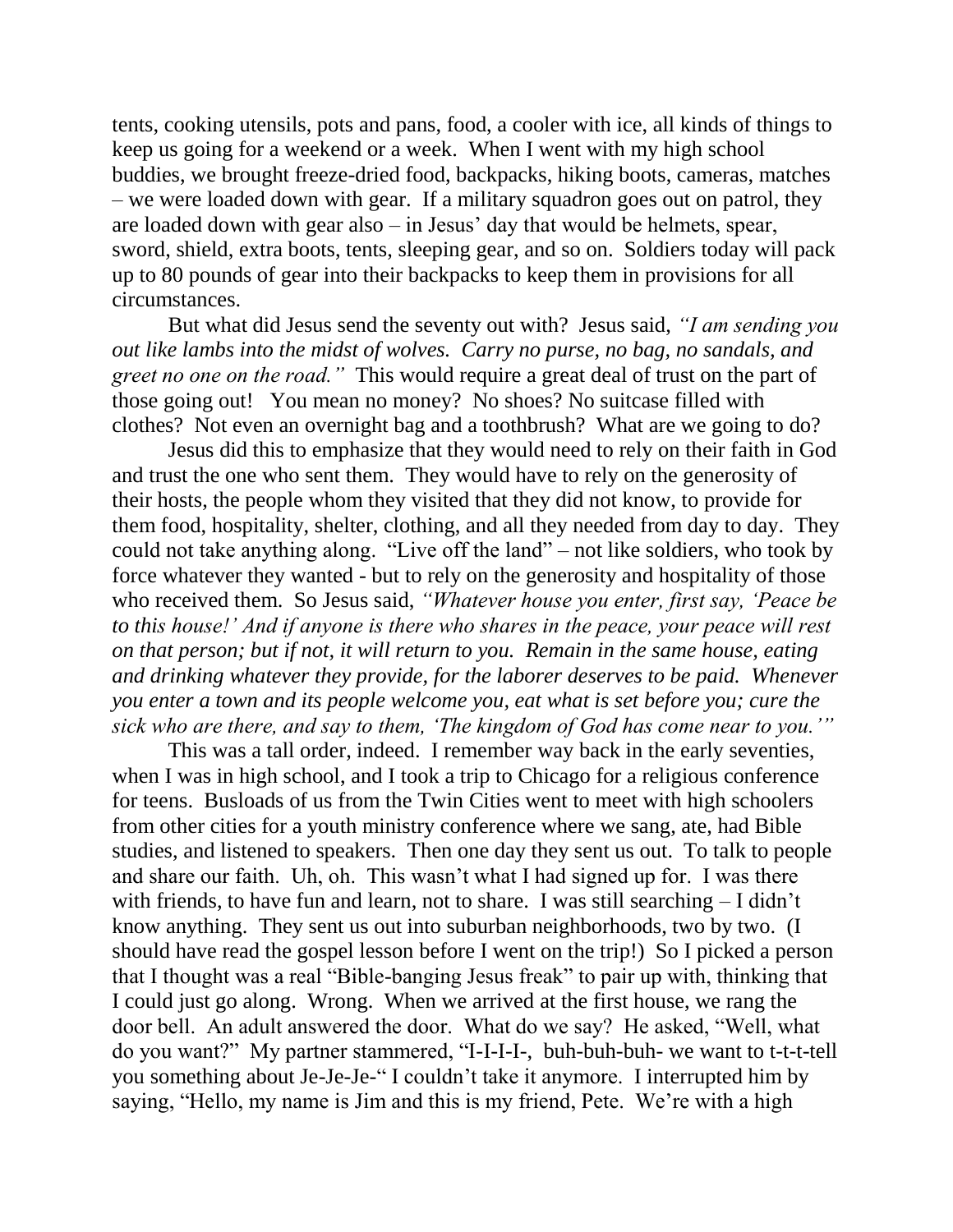school student conference, and they asked us to go out and take a survey about how many people in this community go to church." (I lied. That wasn't the plan.) The man answered, "Oh, that's nice. Good for you. Yes, I go to church, and you're not going to talk me into going anywhere else!" I said "Thank you sir, have a nice day!" He closed the door, and my partner and I ran down the block to the Dairy Queen and ordered soft serve ice cream. Then we sat down and said to each other, "Well, that went well! When did they say there were picking us up?"

Things went a little better a dozen years later, when I was in seminary, serving my internship at Christ Lutheran on Capitol Hill. The congregation was comprised of a lot of immigrants and refugees, from Vietnam, Laos, Cambodia, Ethiopia, Somalia and other countries in Africa. The pastor and I did a lot of home visits to meet these new arrivals, and sit in their homes. I was always amazed at the hospitality we were shown by these families who didn't have much. They always put out some fruit or something to drink when a visitor came to their home. I remember one time visiting a man from Ethiopia with Hanna Petros, the church's Ethiopian worker. He had been ill, and wanted a pastoral visit. Hanna and I came to his home, and his wife offered us something to drink. We talked, with Hanna translating, and I was fascinated to meet this man from another continent and culture. We talked for over an hour, and then we said goodbye. I was so happy to have made a new "friend" from Ethiopia. When Hanna and I got into the car we talked about how well the visit had gone, and the new friendship we had made. But before we drove off Hanna said, "There's only one thing. Why didn't you pray with this man? He was waiting for a prayer, but was too polite to ask!" Well, I had been so engrossed in the conversation, that I had forgotten the real reason for my visit! Live and learn!

Well, the seventy whom Jesus sent out did a lot better than that. They had a little more training, more faith, and a lot more maturity than I had in 1971, or in 1984! When the seventy reported back to Jesus, they were all excited! Luke says that *"The seventy returned with joy, saying 'Lord, in your name even the demons submit to us! He said to them, 'I watched Satan fall from heaven like a flash of lightning!...Nevertheless, do not rejoice at this, that the spirits submit to you, but rejoice that your names are written in heaven."* In other words, don't rejoice that you do such great things in Jesus' name, but only that you have been called and named by God in Christ Jesus, and saved by him from your sins.

So, what do we do with all this. We could use this as advice to live our lives of faith simply and humbly. Take only what you need on this journey of life; and have faith that God will provide for you. But we also see a correlation between the seventy whom Jesus sent out, and our numbers today. We may not have seventy here today at Redeemer on this holiday weekend, but seventy is our usual worship attendance. It is also the average number of worshipers in more than half the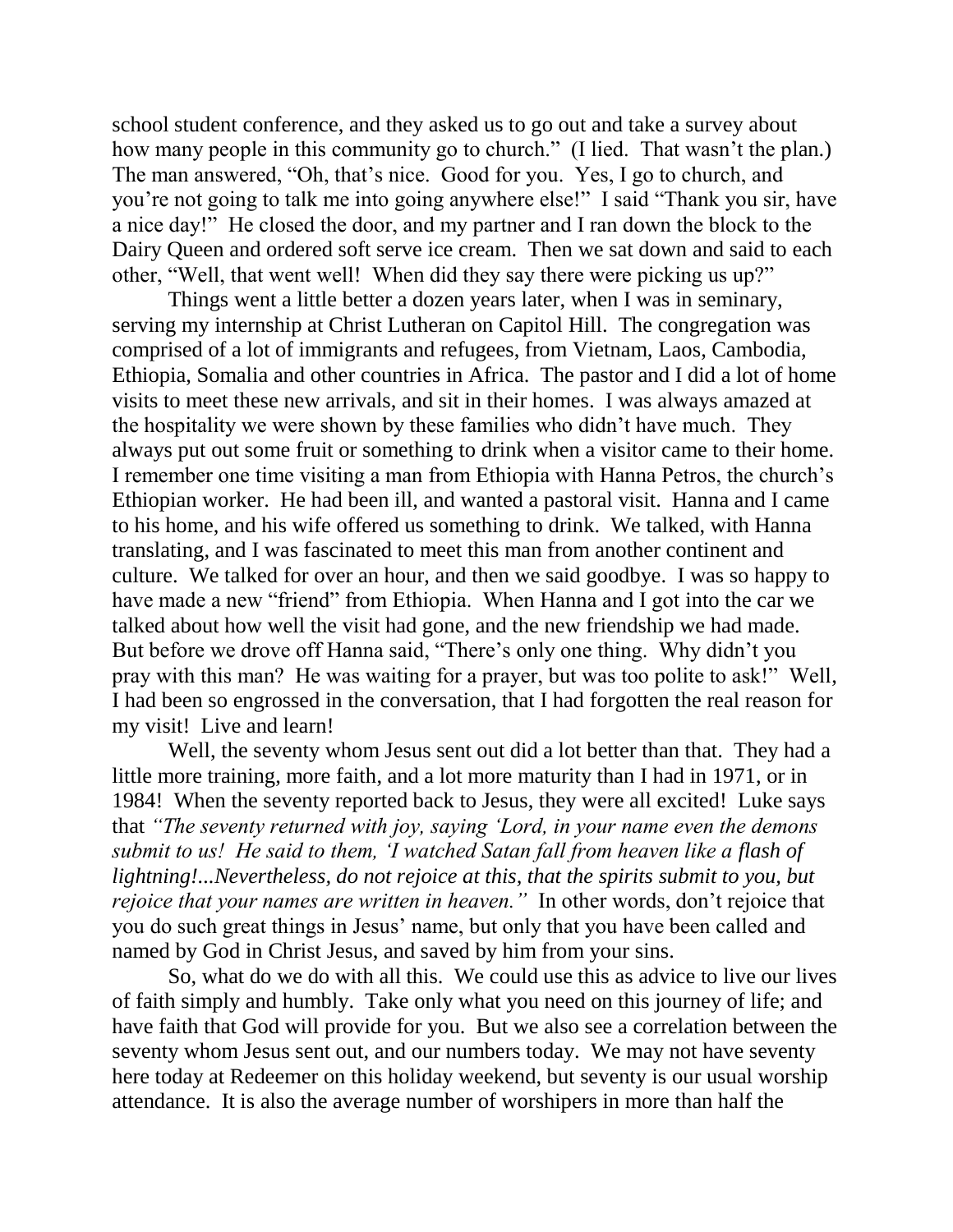churches in America. Maybe mega churches get the most publicity (good or bad) and attention, but smaller churches like ours are where the action is today! Maybe because it's the depth of relationship and community - which can be built with 70, rather than 7,000 – where you can't know everybody. I know, because I have served as a pastor in a church of 8500, of 2500, a few hundred and less.

I like how Karoline Lewis, preaching professor at Luther Seminary, says it's not "what" you have with you on the journey of life, but "who". Jesus gathered a close community of 12 disciples, and a larger extended community of 70 followers. When he sent the 70 out, two by two, they had one person close to them always, and they knew that they were part of an extended, connected community of 70 faithful followers of Jesus. This is what gave them the courage to actually go out and fulfill their commission, along with their faith in the one who sent them.

Today you and I are able to build community here because we are not "too large" as a church, and we can know one another like extended family if we wish. We also find, to our great surprise, great moments of joy when we are able to witness to the love of Jesus. Maybe we aren't casting out demons, or see Satan fall from heaven. But we do have many high points of love to celebrate! Last spring we hosted over 20 women, men and children in the emergency family shelter held here for 2 months through Project Home – who would have thought it was possible that we could provide such a safe place here? We have provided on our grounds a place for Hmong families to farm and grow vegetables for a second summer. We have celebrated the affirmation of baptism for four young men, we have hosted a benefit choir concert for young African American men this Pentecost Sunday and raised funds for Ujamaa Place, and we have blessed our Muslim neighbors with peace during the month of Ramadan. We can help move our city toward providing earned sick and safe time for all workers in St. Paul through our work with Isaiah. This past week our small number raised \$3000 to provide airplane tickets to reunify Obang Agwa with his wife and children from south Sudan in Africa at the end of this month! We rejoice with Obang the anticipated arrival of his family after four long years of red tape, and prepare for a truly joyful celebration! I don't know if we will see Satan fall from heaven, but I see God glorified through the love of our risen Lord Jesus Christ!

For Jesus has called us together as one people, and he has also called you and me to go out into this world with his Word of love, compassion and grace. It is not about "what" we have in possessions or in the beauty of this church, but it is "who" we have giving us life – God in Christ Jesus, empowered by the Holy Spirit – and the community of faith we have here in this place. As we consider how we will continue to bear witness in the future as Lutheran Church of the Redeemer, may we treasure the calling that we have received from God, to sit with each other